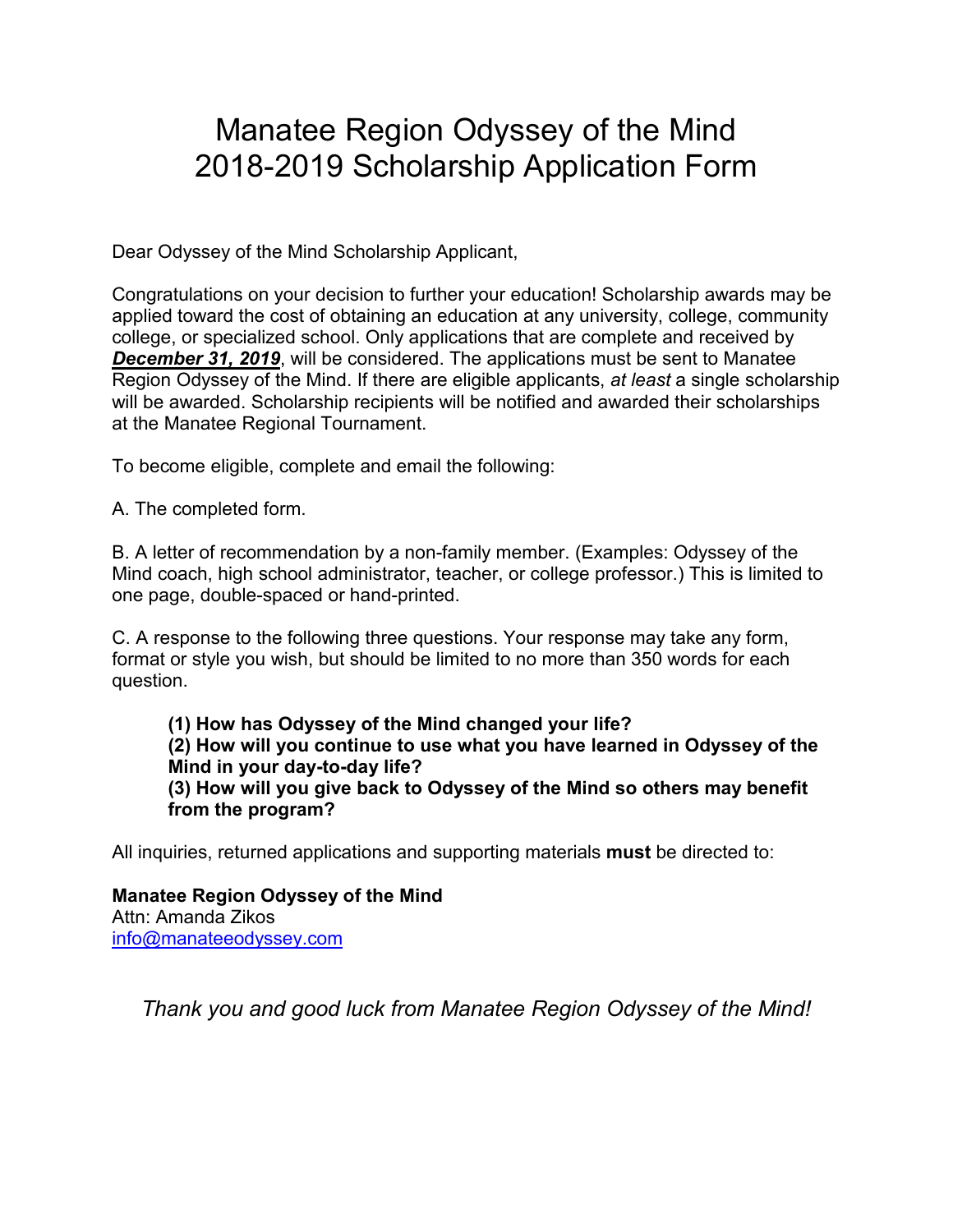## **Manatee Region Odyssey of the Mind<br>Scholarship Application Form<br>Odyssey of the Mind Program Year 2016-17**

| <b>Involvement in Odyssey of the Mind</b> |  |
|-------------------------------------------|--|
| $\bullet$                                 |  |
| $\bullet$                                 |  |
| $\bullet$                                 |  |
| <b>Individual or Team Awards Received</b> |  |
| • Year:                                   |  |
| $\bullet$                                 |  |
|                                           |  |
|                                           |  |